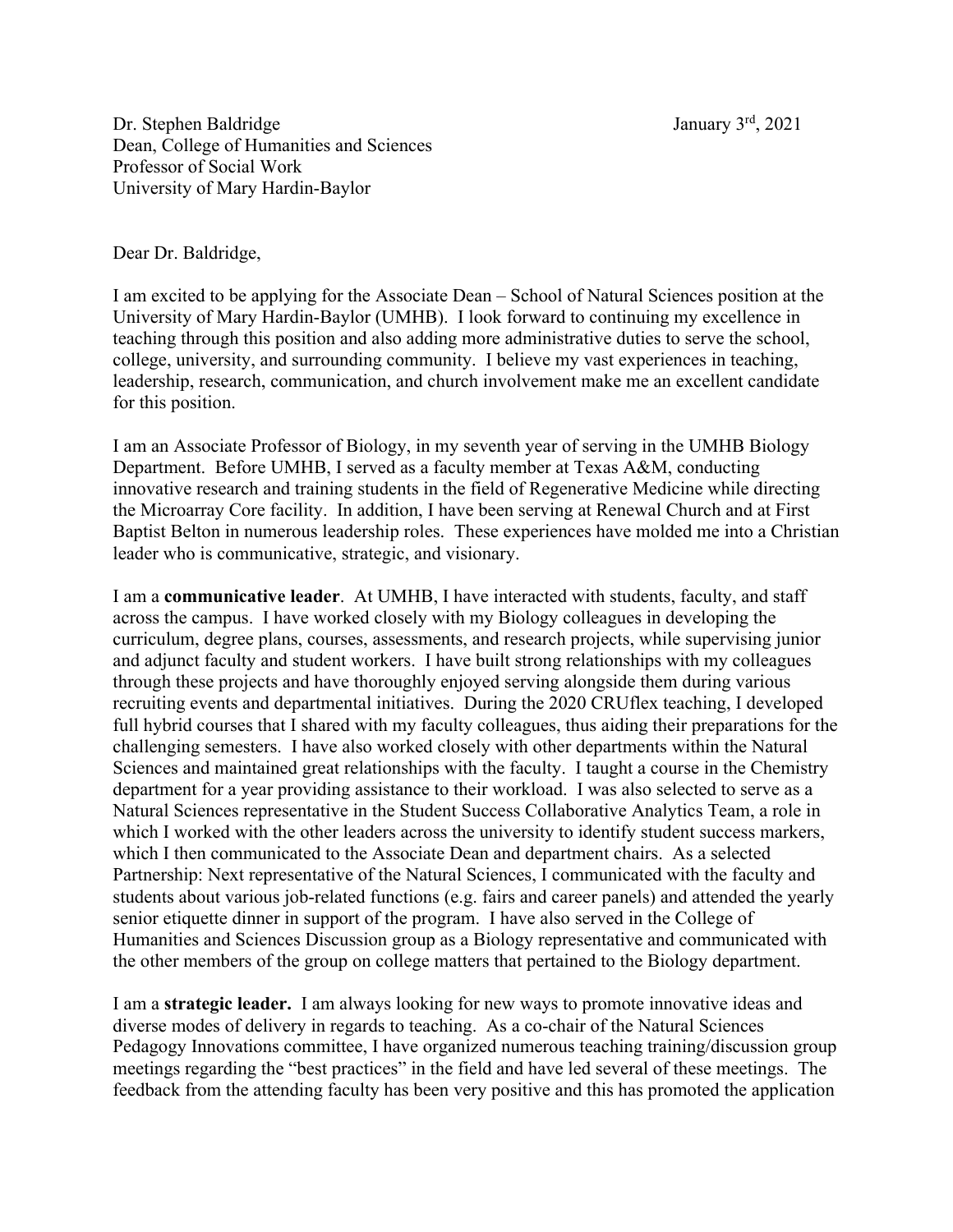of new innovative teaching techniques in various courses across the school. I have been interacting with newer faculty members in our college and provided them with teaching tips and guidance through peer-observations and discussions. I have also provided many faculty with full courses in Microbiology lecture and lab, complete with assessments and lessons to prepare the faculty for the semesters. My experiences with the Vocare initiative, through conferences and discussion groups, have been supportive of my personal views regarding the meaningfulness of life and how to guide students and faculty towards a faith-filled life with continuous service.

I am a **visionary leader**. I have always viewed myself as a person who is extremely organized and well prepared, allowing planning for the future. I have continuously evaluated and amended the courses I teach based on the best practices, observer comments, and student evaluations. We have to always look ahead and be pro-active and not only reactive, as COVID-19 has shown. We are a student-focused university with a great emphasis on student successes and we need to make sure to strive for excellence in providing programs that suit the students and prepare them for faith-informed discernment in the global society. I believe we have a great opportunity, within the Natural Sciences, to become even more collaborative between the departments and provide new learning experiences for the students, both in the classroom and on the research side. My experiences in the Faculty Council have provided me with great information and vision for the school, college, and the university.

I am a **Christian leader**. Since becoming a Believer as a college student, I have sought to further the kingdom of God through my life. Christ died for our sins on the cross and it is my privilege to serve Him in everything I do; not so that I would be saved, but rather because I am saved. My personal faith has led me to serve in numerous church leadership roles throughout my Christian walk and this is the backbone of who I am and who I desire to be. I served as a Sunday School teacher, a Deacon, and an AWANA leader at First Baptist Belton. Since 2018, I have been part of the new church plant of First Baptist Belton called Renewal Church. At Renewal, I am the Finance Team Director, a Home Group leader, and an A/V Team Manager. I am blessed to be able to work at a university who holds the same values as I do and promotes integration of faith and learning. I want to support these efforts and I will seek to provide even more opportunities for the faculty to learn about Christian teaching and practices while promoting the faith-based efforts of the school, college, and the university.

I have vast experiences in leadership, including running microarray core facilities at Texas A&M and Tulane University, running a research program at Texas A&M, spearheading the Microbiology curriculum for UMHB, serving as the chair for Educational Technology and Christian Planning committees at UMHB, and serving as the Finance Team Director, Home Group Leader, and the A/V Team Manager for Renewal Church. In addition, I am serving as an Editor for several journals and have been the main Editor for a recent special issue in Regenerative Medicine in the journal "Cells" and currently serve as an Editor for another upcoming special issue. Furthermore, I regularly serve as an ad hoc peer reviewer for numerous international journals, completing multiple peer reviews a month over the last several years. In my role as the Microarray Core Facility Director, I oversaw the operations of the core, hired and evaluated staff, worked on the budget, and collaborated with numerous scientists by helping them with their grant proposals and scientific publications. In my role as the Finance Team Director for Renewal Church, I select the rest of the Finance Team and prepare and monitor the